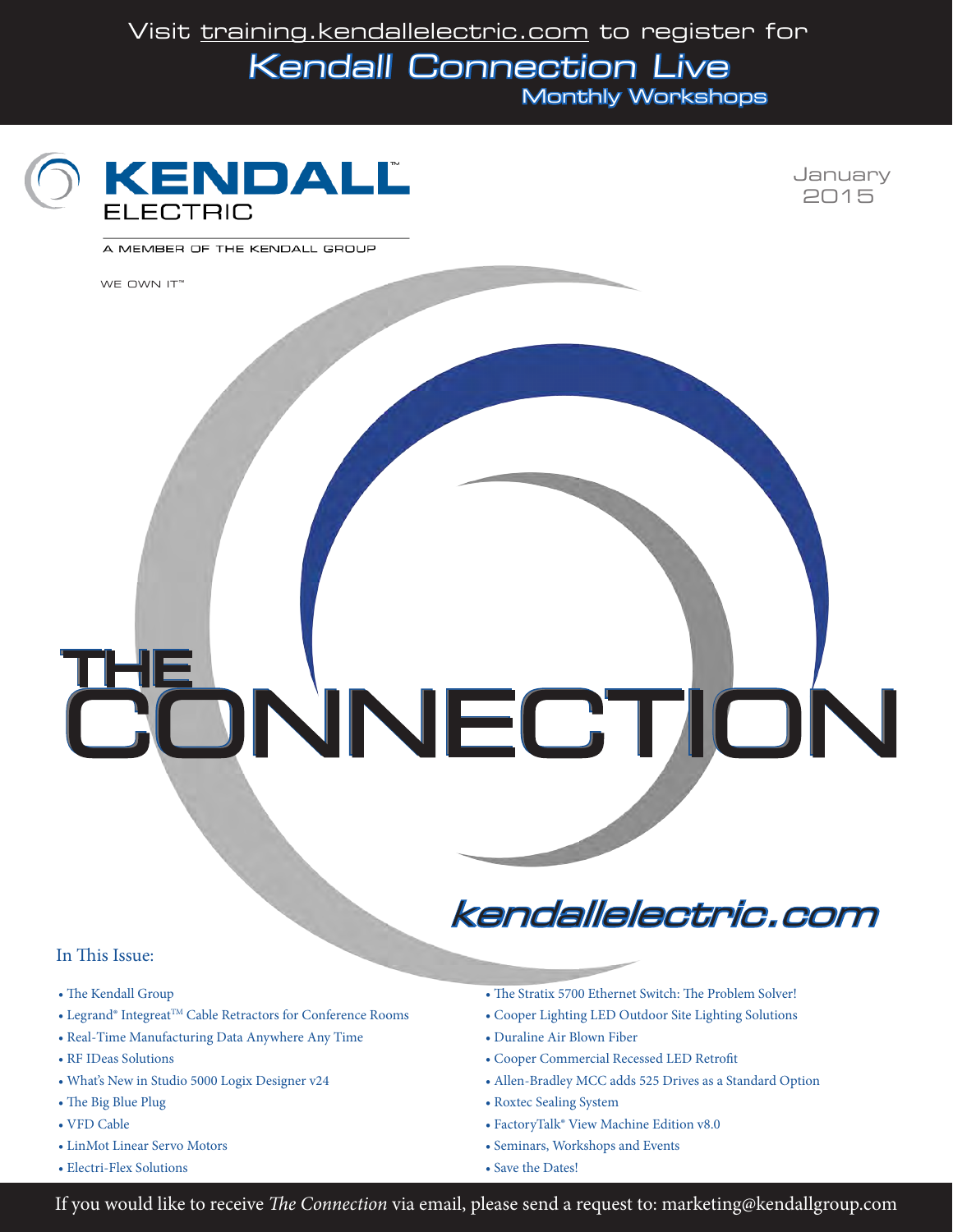## The Kendall Group



A MEMBER OF THE KENDALL GROUP

**When it comes to wholesale distribution and services, one name stands apart from the rest. Kendall. Kendall is an impressive array of products, services, and solutions. And Kendall is much more than that.**

**Expert consultation. Unsurpassed customer service. Exceptional training. Those aren't empty ideas. Kendall has made them common - expected - in a marketplace that for many has simply become about moving products from point A to point B.** 

**That's because the people from Kendall - own Kendall. From the men and women who drive the trucks to the service experts who answer the phones - they have a stake in the company. And in your business.**

**Kendall is an extra degree of effort. Kendall is straightforward answers when you need them. Kendall is an unexpected level of honesty, professionalism and competence. They are the innovative ideas that get you to that next level.**

**Year after year, decade after decade, these are the knowledgeable people who have been there. And they're the people who will be there - investing in the products and solutions that help your operation work, the thinking and training that keep you and your company moving forward. These are the people who believe it is their job to help you succeed. To them, it's not just any other job. They're Kendall. They own it.** 

**Kendall. We Own It. Kendall Electric is a member of The Kendall Group.** Check out our corporate website and rebranding video at: *[kendallgroup.com](www.kendallgroup.com)*

## LEGRAND® INTEGREATTM CABLE RETRACTORS FOR CONFERENCE ROOM TABLE SOLUTIONS



**L'i legrand**®



By: Don McSween - Sales Manager - Grand Rapids, MI

Tired of having your conference room table cluttered with audio/video cables coming out of conference table embedded outlet boxes? Or is it impossible to close the table box lid because the slack from A/V cables takes up too much space inside the box?

Check out the Legrand InteGreat cable retractors which will provide a clean efficient solution to the cable confusion that presently exists in most conference rooms. The Legrand retractables mount directly to an InteGreat series A/V table box or to the underside of your conference room table. Legrand offers four different retractable cable units to cover the most common audio, video, and communication needs: VGA, HDMI, 3.5mm Audio, and Cat 6.

The four different cables come with 5' of retractable cable that allows users to have easy access to the A/V or communication services provided in the conference room. With a simple pull, the cable locks into place or retracts back into the table box, keeping the conference room table neat and uncluttered. The retractor has a female input from the building infrastructure and a male connector on the output side. The one or multiple cable retractors can easily be installed horizontally under the table with optional Legrand mounting brackets (part # TBCRHMK). These brackets allow for stacking multiple retractor boxes side by side.

If you would like to see a sample of the Legrand retractable units or their in table boxes, please consult your Kendall Electric Account Manager or Network Specialist.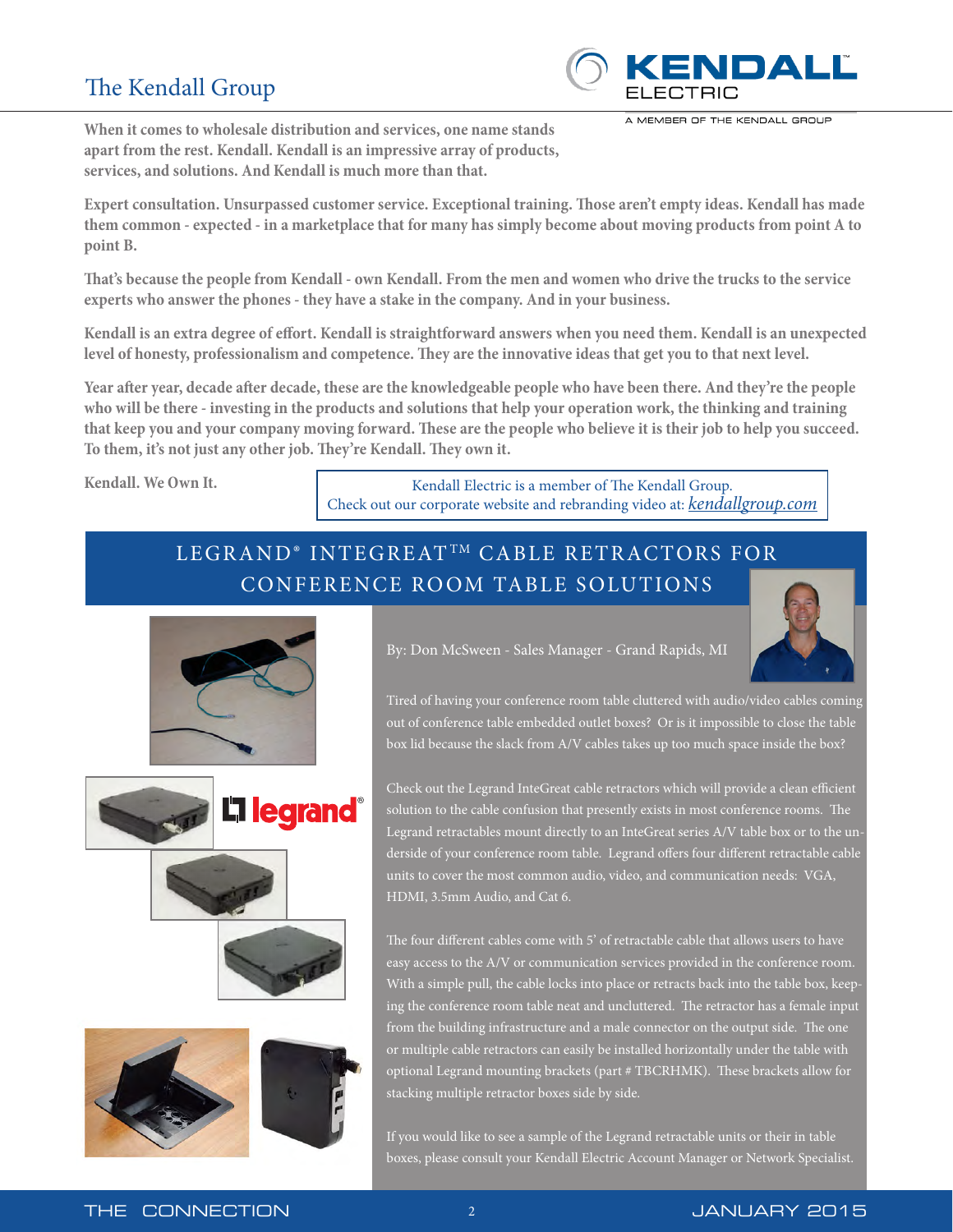

#### By: Eric Aardema - Account Manager - Holland, MI

Are you looking to access your real-time manufacturing data anywhere any time? Look no further than Rockwell's latest addition to the FactoryTalk® software family, FactoryTalk VantagePoint EMI (Enterprise Manufacturing Intelligence).

What if key decision makers had real-time production information in a dashboard, trend, report or key performance indicator on a mobile device or desktop with information continually updated and available at any time? What if key decision makers were notified when production parameters moved outside their pre-set limits? Think about time spent gathering information and preparing simple reports - by the time the report is ready, the information can be out of date and irrelevant.



FactoryTalk VantagePoint EMI takes much of the cost out of the data gathering you are now doing by automating data across multiple systems and platforms. With the ability to access data anywhere at any time, data can be reported

more quickly and efficiently, allowing faster informed decision making. Data can be accessed from anywhere or by anyone and can then be presented to the relevant user's role and responsibility. Machine operators can see machine level information. Plant managers can view plant-level key performance indicators and reports, saving time by replacing a manual production summary. Operations executives can see enterprise-wide reports, making it possible to compare different plants' production performance from a single location.

#### FEATURES

• Mobile Capabilities: FactoryTalk VantagePoint EMI enables frictionless productivity by providing out of the box web-enabled content browsing and display creation. Browse the UPM from any mobile device and create displays with simple drag and drop gestures!

• Create and publish a wide range of enterprise reports with the Advanced Reporting options using well known platforms like Microsoft Excel and SQL Server Reporting.

• Notifications provide information in time to make productive decisions. Configure notifications to send reports via email or SMS, based on events to ensure that important information is delivered when you need it!

• Time-to-value: Pre-configured reports, trends, dashboards, and flexible rapid development tools help save time and money.

• Connect to any common plant floor device or system. Premier connectivity to real-time data via FactoryTalk Live Data (Logix, PLC/SLCTM, FactoryTalk View, 3rd-party controllers, etc.) and historical data via FactoryTalk Historian PLUS connectivity to FactoryTalk Metrics, FactoryTalk Production-Centre, FactoryTalk EnergyMetrix and other real-time and historical data sources.

• Secure reporting content in the model by defining user roles. • Integrate FactoryTalk VantagePoint EMI reporting content using Excel Services or Web Parts on a SharePoint page leveraging other collaboration tools from Microsoft.

## RF IDEAS SOLUTIONS



#### By: Elise Mcwhirt - Account Manager - La Porte, IN

Security and Identification is rapidly growing, not only in hospitals and office settings, but also in industrial and OEM applications. With the help of Wave ID,

RF IDeas was able to combine both security and identification by using employee ID badges, and any 125 KHZ or 13 MHZ tags or labels. RF IDeas is a plug and play reader that supports 45 different card types, which also include flash memory. This allows users to configure the readers output to meet their needs.

The readers are flexible for any customer, integrator or end user that may struggle with different card technologies. These low cost readers deliver the card ID in a format that applications recognize, offering limitless possibilities like: application log-on, employee identification, PLC and embedded controllers, OEMs, time and attendance, and visitor management.

A few benefits to RF IDeas readers are to improve organizational workflow, eliminate errors associated with individual identification, and eliminate manual entry. The readers are customizable; designed to work with any card solution for any size corporation, so they can be used with employees existing badges For additional information please contact your Kendall Electric Account Manager today.

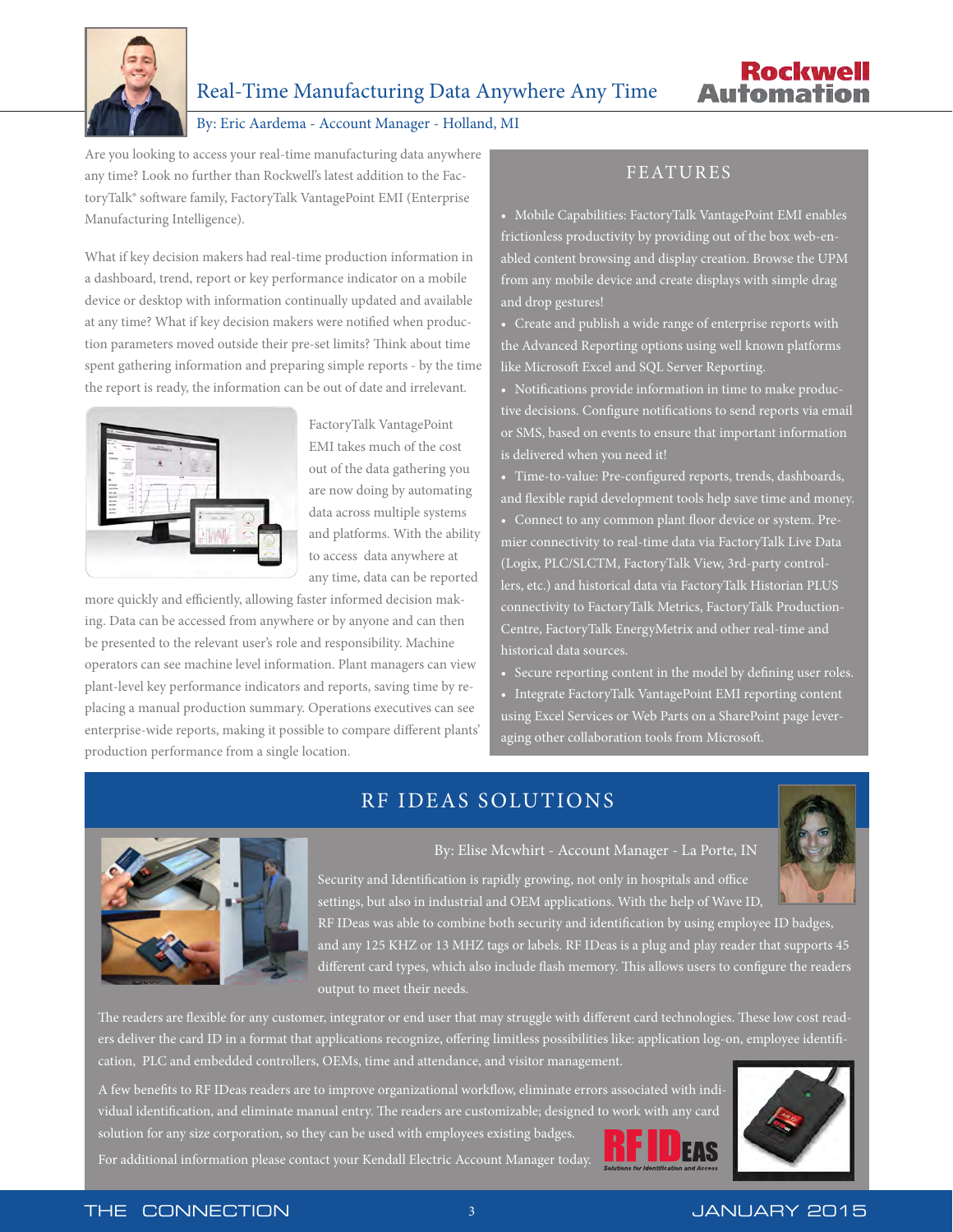

# What's New in Studio 5000 Logix Designer v24

#### By: Dustin Sims - Automation Specialist - Cleveland, TN

On October 31st, 2014, Rockwell Automation released Studio 5000 Logix Designer v24. Although there are many new features, the primary focus of this release was on Automation Productivity. Logix Designer has been updated to operate on the latest operating systems, organize data more effectively, and make collaboration on projects easier than ever. These new features are sure to save you time and money.



#### **New Operating System Support**

The Logix Designer application now supports Windows 8, Windows 8.1, and Windows Server 2012.

#### **Logical Organizer**

The new Logical Organizer compliments the existing Controller Organizer by providing the ability to organize and view your application in a format that is meaningful to you. This includes a powerful way to organize your code for easier duplication within a project or across new projects.



In addition to organizing your content, the Logical Organizer enables easier duplication of programs by supporting cut, copy, and paste, as well as drag and drop functionality of parent and child programs.

#### **Compare and Merge Tool Enhancements**

The Compare tool was significantly enhanced with this release to include L5X functionality. Additionally it now has the ability to handle larger data structures.

The Merge tool is a new component that allows you to select various components of two separate .ACD files and merge them into a third. This allows team members to work simultaneously on code segments and merge them when complete.



#### **Library Management Enhancements**

Library Management has been enhanced to provide better ways to deploy, reuse, and manage code for new and existing projects. These changes provide a more productive user experience that streamlines development. Specifically:

• The Partial Import online/offline function was enhanced to include management of references (tag aliases and program connections), dependencies (add-on instructions, UDTs, and tags), and conflicts (overwrite or use existing tags). It also now provides the ability to include or exclude data values.

• Several new library management features were added. These include:

- o Wild card options for find/replace
- o Shift-click & CTRL-click options
- o Paste special function for performing deep XML copy/paste
- o Stream-lined offline/online program delete
- o An increase to 1000 programs per task

#### **Full Support of ISA 18.2 Alarming Support Model**

The Logix Designer application now supports shelving, suppressed by design, and out of service functions with the ALMA and ALMD instructions. These features allow for an easy adoption of the ISA 18.2 alarming model.

#### **Kinetix 5500 CIP-Safety Drives Supported**

The Kinetix5500ERS2 CIP-safety family of EtherNet/IP CIP-motion servo drives are now supported in V24. This drive is a SIL3/PLE safe torque-off (STO) capable drive and can be configured for any of the following:

- Motion
- Safety
- Motion + Safety

This allows for one ethernet connection that handles both the network configured CIP-Safety and CIP-Motion connection to this drive. Additionally, the CIP-safety portion of the K5500ERS2 drive can be controlled by a 1756 GuardLogix L7 safety controller, while a 1756 ControlLogix L7 controller or any of the 5370 CompactLogix controllers controls the CIP-motion connection.

This drive is an extension to the K5500ERS (hardwired STO) midrange drive. Note both the K5500ERS (revision 2.x) and the new K5500ERS2 profile, in this release, support MPL and VPL motors.

Continued on next page.

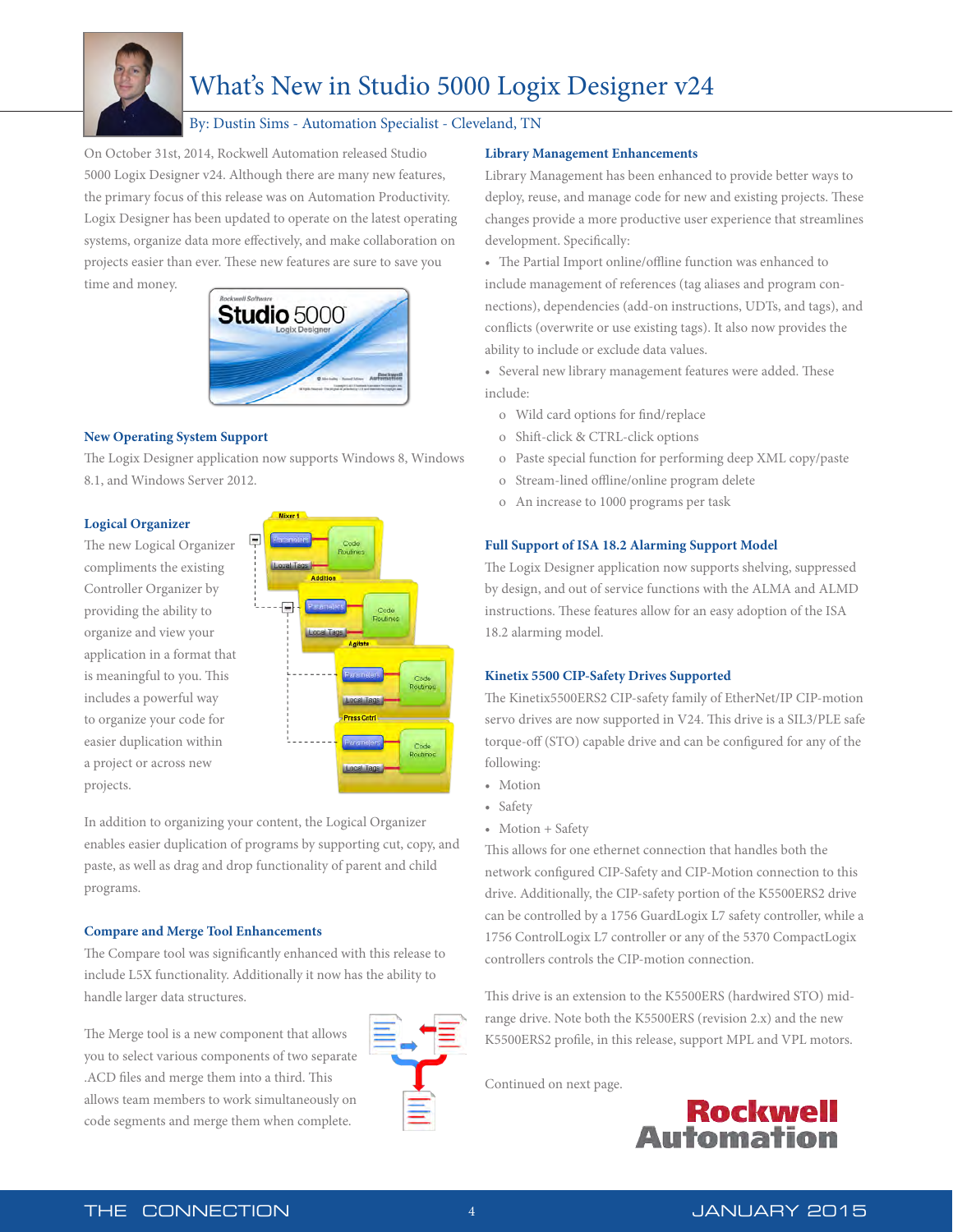# THE BIG BLUE PLUG

#### **New Program Parameters**

The new program parameters feature significantly enhances the modular programming experience by allowing you to create a new level of code encapsulation. Building upon add-on instructions and user-defined data types (UDTs) parameters, program parameters gives you the capability of passing parameters to programs using four parameter types:

- Input
- Output
- InOut
- Public

These parameters can be connected to parameters in other programs or to controller scope tags, to allow data to be passed in and out of the program. By leveraging program parameters you can build programs that are self-contained, allowing for portability between, or even within, projects.

#### **Access to Module Object**

You can now reference a hardware module from within an add-on instruction using an InOut parameter with the MODULE data type. Full access to the hardware module from inside the add-on instruction allows you to generically reference the hardware module in the add-on instruction program code, and then connect to a specific hardware module through the InOut parameter in a GSV or SSV instruction. This includes access to the path to the module through the path attribute in the instruction.

You can then reuse the add-on instruction with different hardware modules without changing the add-on instruction program code. You can also write reusable, encapsulated routines to abstract the hardware so that you do not have to identify a particular hardware module in the routine. These features give you an increased amount of encapsulation which allows for a higher degree of modularity.



# **III MELTRIC**

By: Scott Gusler - Account Manager - Traverse City, MI

The Meltric Decontactor series plugs & receptacles provide the safety and functionality of a switch and the convenience of a plug in the same device. They can help you meet all of the required regulations and reduce the risk of exposure to live electrical parts and electrical arcs, in a cost effective manner.



Meltric's Decontactor series plugs and receptacles combine the safety and functionality of a disconnect switch with the convenience of a plug and receptacle. "Switch Rated" means that they are UL and CSA rated to disconnect Branch Circuit loads up to 200A and Motor Circuit loads up to 60hp. This means that almost any electrical load - like a pump, fan, or welder - can be safely and quickly disconnected under load. They are simple to operate and never expose the operator or maintenance employee to live electricity or

So if you are interested in: "Simplifying Code Compliance" "Ensuring Safety for your Maintenance Personnel" And at the same time: "Reducing Equipment Downtime" "Facilitating Quick Disconnection and Reconnection of Equipment" Give your Kendall Electric Account Manager a call or go to<www.meltric.com>and check out these "Big Blue Plugs".



You will be glad that you did.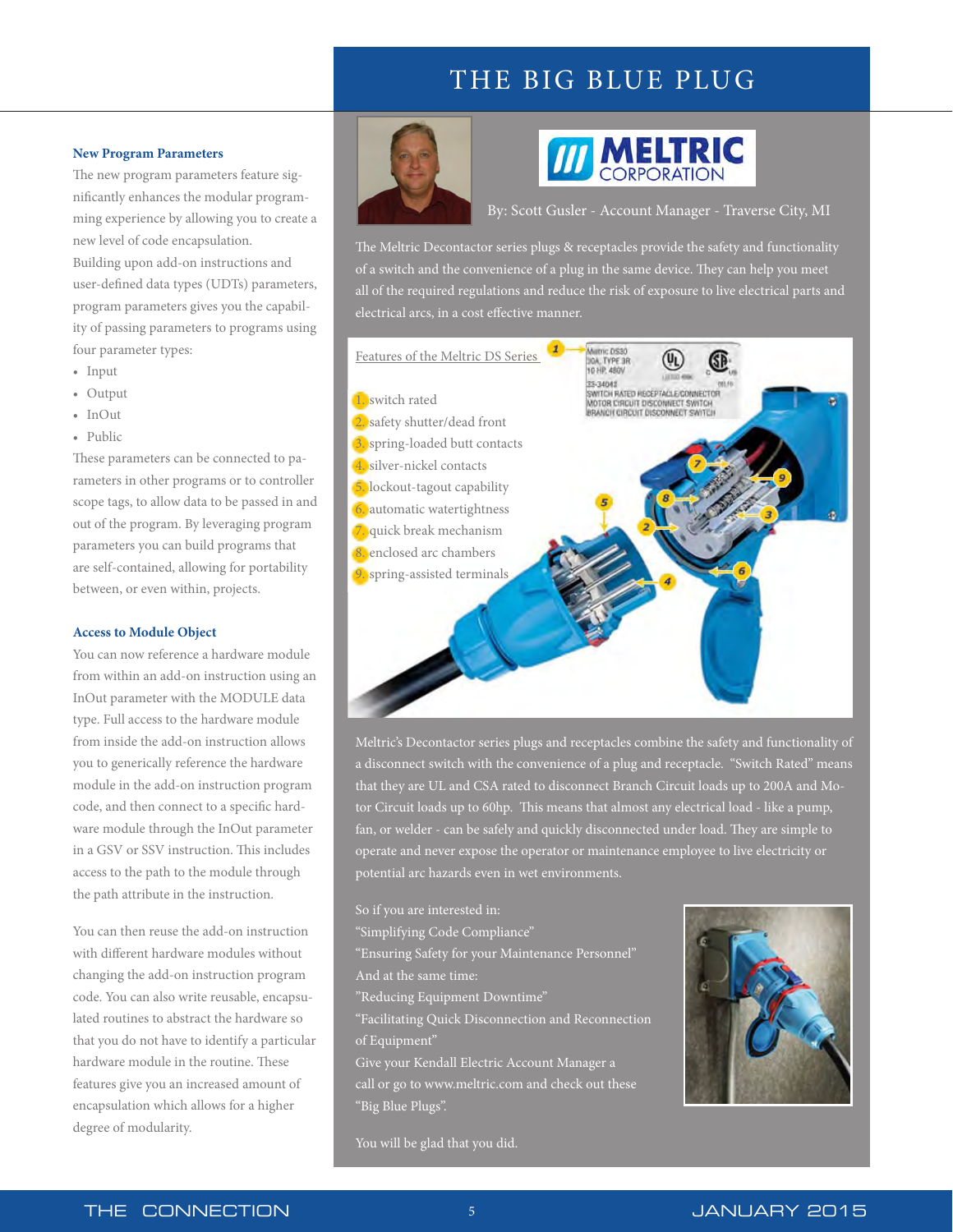

## VFD Cable

#### By: Keith Schultz - Automation Specialist – Saginaw, MI

When did the term Variable Frequency Drive Cable become such an important component for VFD installation? We know that VFD's are well over 30 years old so why does industry use this special cable today? This wasn't always the case, so the following will review some of the history to discover the answer to this question.

VFD's or induction motor speed controllers were introduced with breakthroughs in electronic technology and advancement of power devices. This gave us the ability to control the speed of the induction motor with decent speed and torque control. As the VFD continued to evolve, Insulated Gate Bipolar Transistors (IGBTs) were introduced into the inverter technology. These new devices significantly increased switching speeds compared to the earlier Silicon Controlled Rectifier (SCR) and Gate Turn-off Thyristor (GTO) technologies. This new technology provided much better speed and torque control as well and reduced losses. So what was the issue? Over time there became more talk about motor winding failures, interference, reflective wave voltage, electromagnetic emissions and compatibility (EMC), ground current, common mode current, bearing failures and fluted bearings, and cable failures. As a result, Variable Frequency Drive (VFD) cables emerged in the 1990s to help minimize operational issues with VFD systems.

A portion of these issues can be solved by simply selecting the proper VFD cabling. However, it can be difficult determining exactly which installations require VFD cables in order to minimize problems in the system, and which will perform adequately with traditional power cable installed. It all comes down to justifying the premium for a cable solution that may or may not be needed, depending on the specifics of the installation. Let's look at a few things we know. We know that in some installations, VFD cables solve system problems - from motor issues to premature cable failure to control problems. In other installations, using standard power cable works just fine. Why the difference? These systems are extremely complex with many variables to consider, such as drive types and specifications, filter or reactor installation, cable lengths, and proximity to other electronics. Additional variables include the type of cable glands, terminations, high frequency bonding straps, and ultimately, overall installation practices. The challenge of variable frequency drive installations is that they involve many components, along with environmental and installation variations. This makes the workings of these systems seem less like well-defined science and more like black magic. While a lot of progress has been made in understanding IGBTs since they were first incorporated into drives, there are still a number of areas that require more research.

#### ISSUES RELATED TO OTHER ELECTRONIC SYSTEMS

Noise radiated from VFD systems can negatively affect instrumentation, radios, alarms, and other equipment. The severity of the problem is related to the proximity of this equipment to the drive system as well as the switching speed of the drive, cable layout, cable length, cable terminations and the nature of the equipment itself. There is a need to have a working understanding of what is going on here because of the multitude of variables in this equation. All too often, installation practices require inverter motor power cables to be situated in close proximity to data, communication, or control cables. With the significant number of control and automation systems installed in facilities today, these system cables can find themselves in close proximity to the inverter-motor cable at multiple points along the cable's path. Prior to IGBT technology, we could often run power cables next to these other cables, controls and automation equipment without incident. In fact, often the installation of early technology (slower switching) VFD systems could use standard power cables installed side-by-side with these other cables and things worked just fine. This fact makes upgrading an older VFD installation to a new VFD system a lot more complicated. Let's imagine a situation: you have an old VFD system with its inverter-motor cable installed in a tray right alongside other cables. Even though that tray runs in close proximity to other control and automation systems in your plant, everything is working as expected. You're in charge of upgrading your VFD drive system. If the old VFD is replaced and the existing cable system is used, will there be any issues? It's definitely something that will need to be evaluated as there are many more variables in play with today's IGBT technology drives. Older VFDs using SCR or GTO technology have rise times that measure in microseconds. Newer VFDs using IGBT technology have rise times that can be in the tens of nanoseconds. Faster switching speeds have reduced power losses in the drive, but they also produce stronger electro-magnetic (EM) fields around the cable. These stronger fields are the cause of induced voltages/currents in nearby cables and other electrical systems. In cables, this can cause dangerous currents and voltages, and could wreak havoc with the communication of data and control signals. In electrical systems, issues can range from intermittent operational issues to component failure and damage. Be aware that these "other systems" could include a nearby inverter in another VFD. To better control the Electromagnetic Interference (EMI) from the cable, shielding is required. VFD cables are designed with a continuous overall shield providing low transfer impedance at high frequency. Correctly designed and installed terminations should also provide a low resistance to ground, low impedance at high frequency, and a 360˚ electrical connection to the cable's overall shield.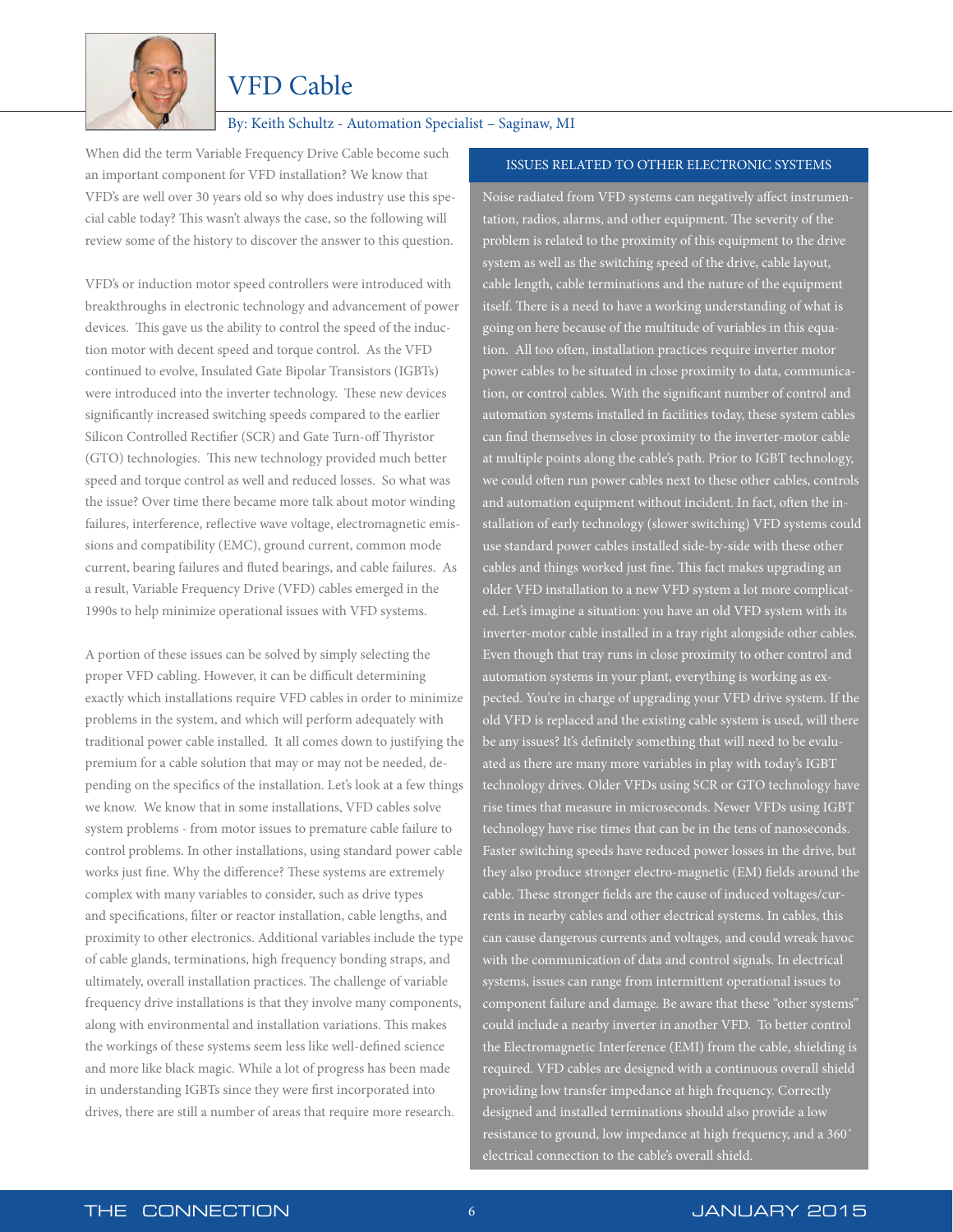



#### SYSTEM ISSUES RELATED TO CABLES

A VFD system can put more stress on a cable's insulation, and the motor, than has been seen in traditional 60 Hz systems. This can lead to premature cable failure if not accounted for. VFD inverters do not produce sinusoidal output voltages but instead generate a series of pulses that approximate a sine wave. The higher frequency signals are the cause of the increased stress on the cable because they can cause reflected waves in the cable. Reflected waves occur because of a mismatch in the high surge impedance of the motor and the low surge impedance of the cable. The greater the mismatch, the closer the wave reflection is in amplitude to the original source waveform. The cable sees the sum of these two waveforms, which can approach twice the amplitude of the source wave. This is close to what we experience in cables connecting today's inverters and motors. This higher voltage, along with the fast rise times of the pulses, adds significant stress on the cable, decreasing cable life. Fortunately, there is a solution to the reflected wave phenomenon. By using shorter cable runs, reflected waves can be prevented from ever occurring, but not all installations can be designed with cable lengths short enough to eliminate the chance of reflected waves. If you cannot eliminate these waves, you may want to consider using a VFD cable designed to handle the additional voltage stress.

#### SYSTEM ISSUES RELATED TO MOTORS

Motors have been known to experience issues in modern VFD systems. Premature motor failure due to bearing fluting is a common problem. One contributing factor to bearing fluting is high motor frame voltage with respect to the inverter frame. If the inductance between motor and the VFD is large enough, the reactance at high frequencies can support voltage drops of over 100V between the motor and inverter frames. This voltage will cause a current to flow. If the motor shaft is connected via a metallic coupling to the gearbox or other machinery that is solidly grounded and near the same ground potential as the inverter frame, it is likely that shaft currents will flow due to the shaft's "better" path to ground. Sometimes called the "shaft grounding current," it may flow through the bearings of the motor, the machine bearings, or both. If that shaft grounding current flows through bearings, then bearing fluting can occur causing premature motor failure. But why would there be high voltage on the motor frame? Again, it is due to the high frequency components generated by the drive. In a nice slow analog 60 Hz system, the net current flow of the three conductors at any point in time is zero. This is not the case in a VFD system because the waveform of each phase is the approximation of a sine wave (made up of those pulses we talked about earlier) there is a net current flow (common mode current). This current originates at the inverter and must return to the inverter. We must minimize this current to keep the voltage between the motor and inverter frames as low as possible. Two ways of doing this include the use of a shielded cable that has a low transfer impedance at high frequency (reducing the impedance between the inverter frame and the motor frame); or through the use of a symmetrically designed cable with three grounds in the interstices of the power conductors (reducing the total induced current/voltage in cable grounds). The best VFD cables have both of these components in their construction to provide the best assistance in combating current flowing through bearings.

#### SUMMARY

There is no body or organization that decides if a cable is suitable for operation with VFDs, and no standards for what can be called a VFD cable. In general, however, the market is comprised of cables with effective insulation systems, and a variety of shielding systems that effectively reduce radiant noise and effectively withstand the dielectric stresses present due to reflected wave voltages. Many tests have been implemented by both the cable & VFD manufacturers to support the do & don'ts for cable installation. Although there are several different recommendations and solutions for cabling that may be used in VFD applications, two specific recommendations are: shielded cables (addressing issues in other electronic systems



and reducing bearing currents) and cables with a symmetrical design (addressing induced currents related to bearing failure);

both of which may help reduce or eliminate several performance issues in a VFD drive system. These cable attributes are found in the VFD cables offered by several different manufacturers and are available through Kendall Electric. While it's not easy to determine which installations require VFD cables, specifying cables that have been designed to mitigate the issues as discussed in this article will help to ensure that your system will operate as expected when you expect it to.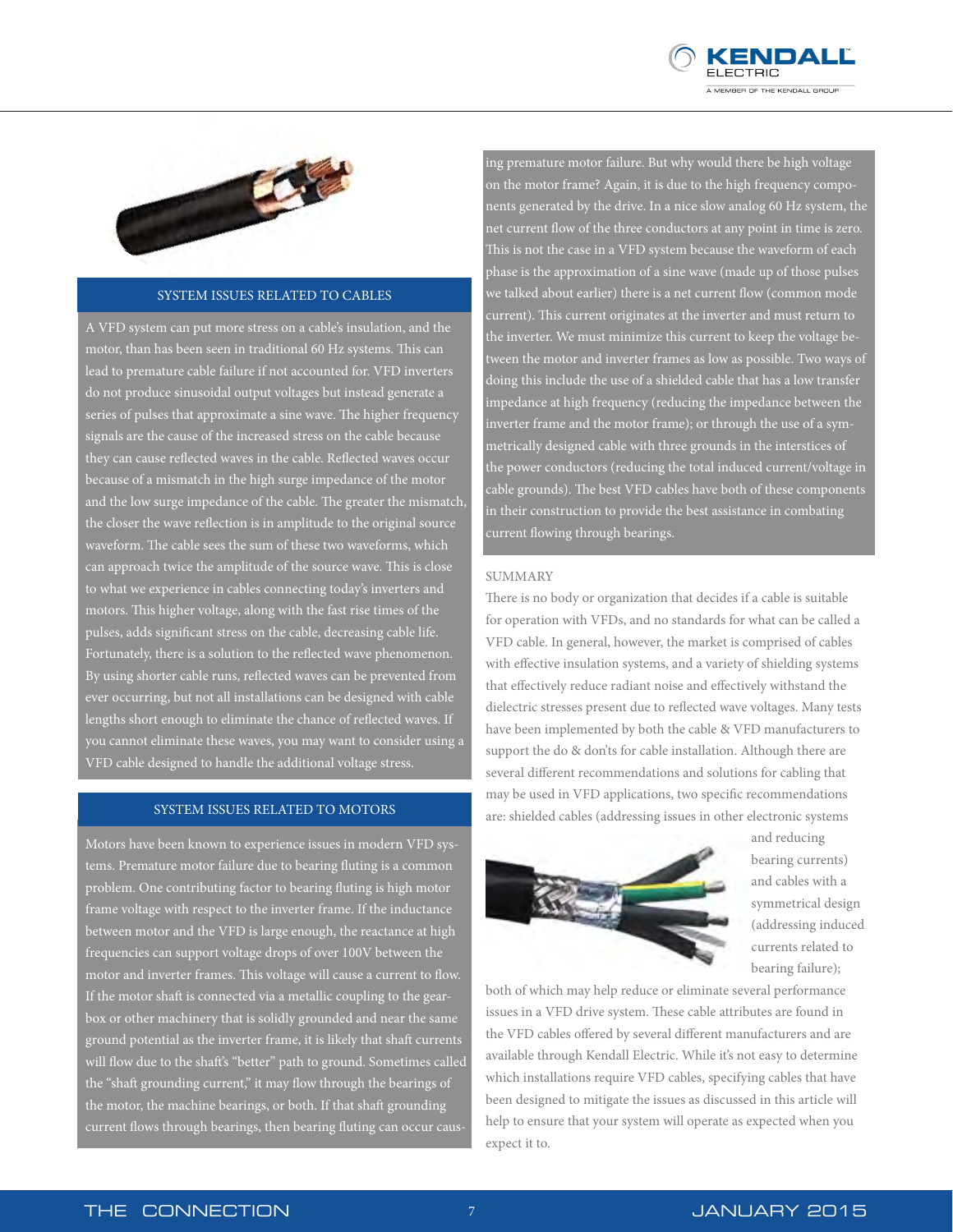

## LinMot Linear Servo Motors



#### By: Kurt Disher - Automation Specialist - Fort Wayne, IN

Kendall Electric is pleased to announce one our newest and most innovative motion control offerings, LinMot linear motors. These motors are direct electromagnetic drives, providing high velocity linear positioning, without the use of intermediary mechanical gearboxes, spindles or belts. LinMot motors are brushless and synchronous carrying an IP67 rating, making them optimally protected from damage and contamination. They offer simple installation, and are maintenance free without internal wear components. The motor is made up of just two parts: the slider and the stator. The stator contains the motor windings, slider bearings, position sensors, temperature sensors, temperature monitoring, and microprocessor circuitry. The slider is made of neodymium magnets, which are mounted in a high-precision stainless steel tube. LinMot linear motors are extremely fast capable of speeds beyond 8 m/s (314in/sec), and very accurate, repeatable to .01mm. Frame sizes range from 23mm diameter to 70mm diameter stators. A large range of forces starting at 29N (29lb) all the way to 2500N (560lb) are available. Slider lengths available as short as 130mm (5.1") and as long 2000mm (78"). Another great benefit of using LinMot is they are nearly crash proof. We do recommend your motion control system be designed with the appropriate safety, overtravels and interlocks to prevent damage to other parts of your machine. LinMot is a Rockwell Automation Encompass partner, which allows seamless interface to our Logix/Compactlogix PLC's. Many of the motors can be controlled by our Kinetix line of CIP Ethernet servo amplifiers.



For more information or application questions about LinMot linear motors, please contact your Kendall Electric Automation Engineer or Account Manager. We'll be glad to answer any questions you have or discuss your potential applications.

# ELECTRI-FLEX SOLUTIONS

Electri-Flex Company, a leader in electrical conduit design and manufacture for more than 55 years, produces Liquatite®, the most diverse line of liquid tight flexible electrical conduit in the industry. The company offers custom design, engineering, quality assurance and testing capabilities. It is a family owned, third generation business, headquartered in Rosedale, Illinois.

Electri-flex has a broad range of product offerings. Whether you seek a specialty solution or a modification of their standard products to suit your needs, Electri-flex can help you. The Liquatite line offers the world's widest range of conduit and fittings, including jacketed and non-jacketed metallic conduit, non-metallic PVC conduit, and a non-metallic Corrlok® nylon corrugated conduit system.

Electri-flex's high quality, easy-to-install standard and custom offerings can meet such characteristics as:

> • Flame retardant and self-extinguishing

• Oil resistance

• Lightweight • Specialty • Direct burial

- High/low temperature
- Halogen-free/low smoke
- EMI/RFI shielding
- Tight spot bending
- Continuous flexing
- UL/CSA

ı

• Smoketight/liquidtight

By: Anita Gilliland - Account Manager Tuscaloosa, AL

Electri-Flex maintains a leading edge manufacturing facility with streamlined production processes. In this facility, they perform the entire process of manufacturing flexible metallic tubing and conduit with complete extrusion capabilities. This gives Electri-flex the ability to manufacture unique designs, even if they've never been attempted before. In fact, the majority of their production tools and methods were developed in-house.

Electri-Flex has a manufacturing system that gives them complete quality control over every step in the conduit production process. Testing includes: Makere of

- Bend to rupture
- Tension strength
- Crush and impact resistance Cold impact

If you are looking for a cost-effective, high quality conduit for any application, give your Kendall Electric Account Manager a call. We will work with our Electri-flex representative to provide a quality, cost effective solution, whatever your design need.

• Flexibility • Flammability



fership reputation for<br>lity, service and product

THE CONNECTION 8 JANUARY 2015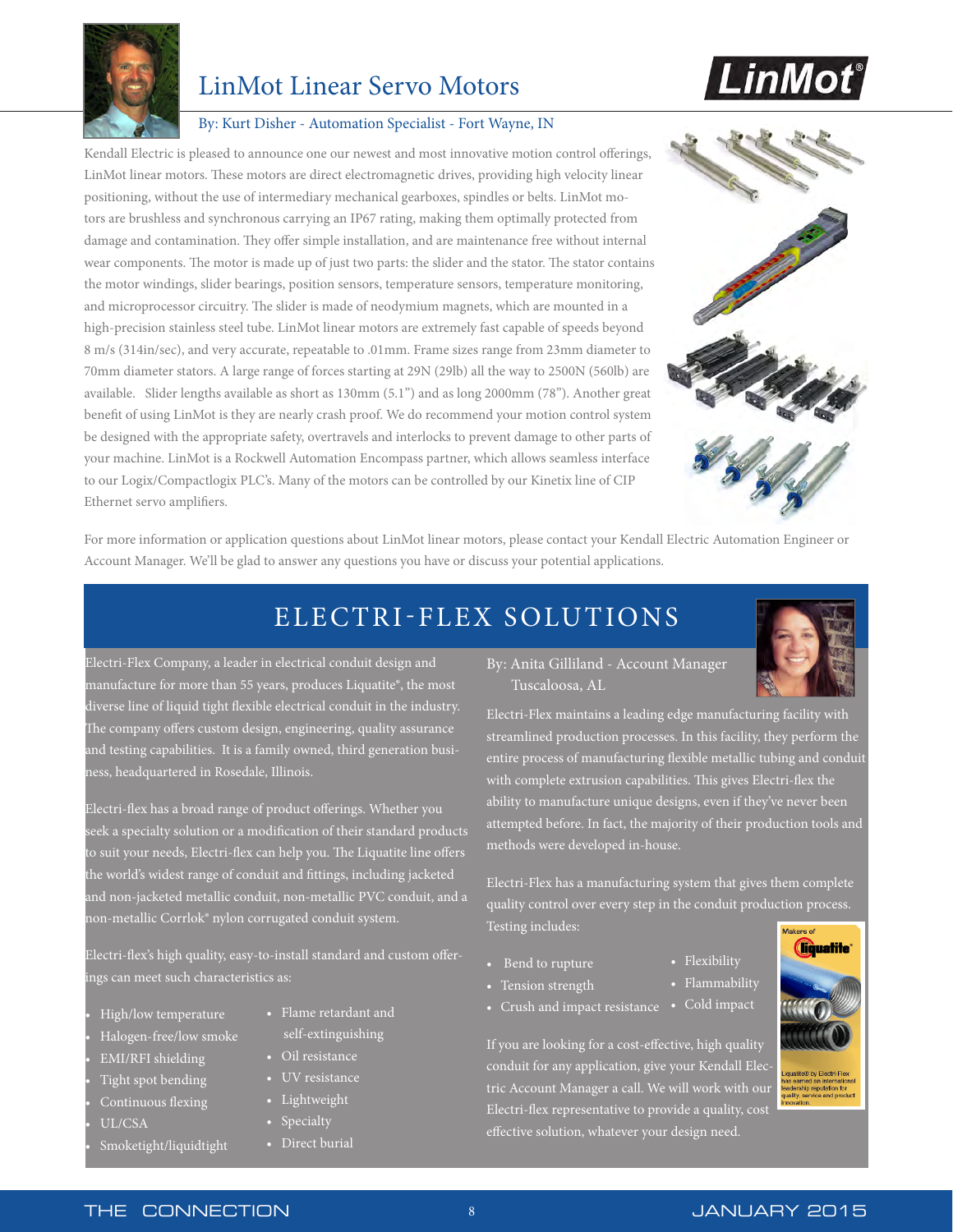

# The Stratix 5700 Ethernet Switch: The Problem Solver!

#### By: Bill Daggett - Automation Specialist - Jackson, TN

#### **The Problem:**

I am often asked to visit a customer that has "Ethernet issues". Generally, their problems are due to an ever growing network architecture that has business system data and plant floor connectivity on the same network. It isn't well known with IT personnel that Allen Bradley's Ethernet/IP protocol uses IGMP broadcasting to attain real-time performance for Ethernet based I/O based devices. With the ease of use and wide proliferation of these I/O devices and the need to have production data on the company network, a perfect storm (broadcast storm) is being created! Another issue is that engineering and maintenance personnel are concerned with adding their control systems to the IT network and are reluctant to restructure the IP addresses, which can be a major task. But management wants their data. The network traffic must be controlled yet machine data must be accessible…but how?

#### **A Blended Family**

The Stratix 5700 switches are the solution! All Stratix 5700 managed switches are powered by Cisco Technology with Rockwell Connectivity and convenience built in. These switches are designed to make the automation professional's life easier while satisfying the management requirements for IT personnel. For automation users, these switches can be setup and managed through RSLogix 5000 software, as well as through a web browser. For IT pro's, the standard Cisco methods are all supported. Also, an SD card is utilized to store the switch's configuration and can be transferred to a replacement switch with no expertise required! That creates perfect blend of technology for engineering, maintenance, and IT.

#### **Traffic Cop:**

The Stratix 5700 switches are designed to easily detect and route Ethernet/IP broadcasting so traffic is always controlled. This avoids the problems before they start. A simple selection from the setup turns on the necessary rules for "automation" devices and alleviates the need to understand and create any special configurations. Often, simply replacing an existing switch with a Stratix 5700 and enabling this feature will solve networking issues.

Often, as a company grows, their needs change and choosing a switch with a rich feature set allows them to future-proof their network. High end features such as REP (Resilient Ethernet Protocol) and EtherChannel support allow multiple paths for data which increases reliability and speed. These features, along with many more, make the Stratix 5700 an excellent choice as the standard for an industrial Ethernet switch.

### FLEXIBLE TOPOLO GIES FOR RELIABILITY

Spanning Tree Protocol (STP/RSTP/MST/PVST+/RPVST+)

• <1sec recovery time

Resilient Ethernet Protocol (REP) Ring Topology

- <70ms recovery time
- Flex Links Redundant Star Topology
	-
- EtherChannel
	- Redundant Star Topology <100msec recovery time
	- Port link aggregation load sharing and redundancy

#### **NAT… What is it?**

Another issue with adding existing industrial devices to the IT network is the requirement to re-address all of the Ethernet devices. This can be a major task and shouldn't be taken lightly. The NAT feature ("Network Address Translator) is designed to interface devices with incompatible addressing to an existing network *without re-addressing*. This allows the switch to map a new valid address to an existing invalid address. Simply stated, it allows the equipment to keep it's existing IP addresses by translating all traffic to and from the devices into valid IT addresses. This is particularly useful when multiple standalone networks exist with duplicate addressing on each machine. They can all keep their addresses yet become integrated on the IT network.

#### **The Solution:**

Stratix 5700 switches are available in Lite and Full feature set configurations from 6 to 20 ports to fit budgetary and application requirements. The NAT feature is available on select 10 and 20 port models. Contact your local Kendall Automation Engineer for more information and to test drive a Stratix switch. We have the experience to assist you with solving Ethernet problems as well as designing network performance and reliability into new projects.



## **Rockwell Automation**

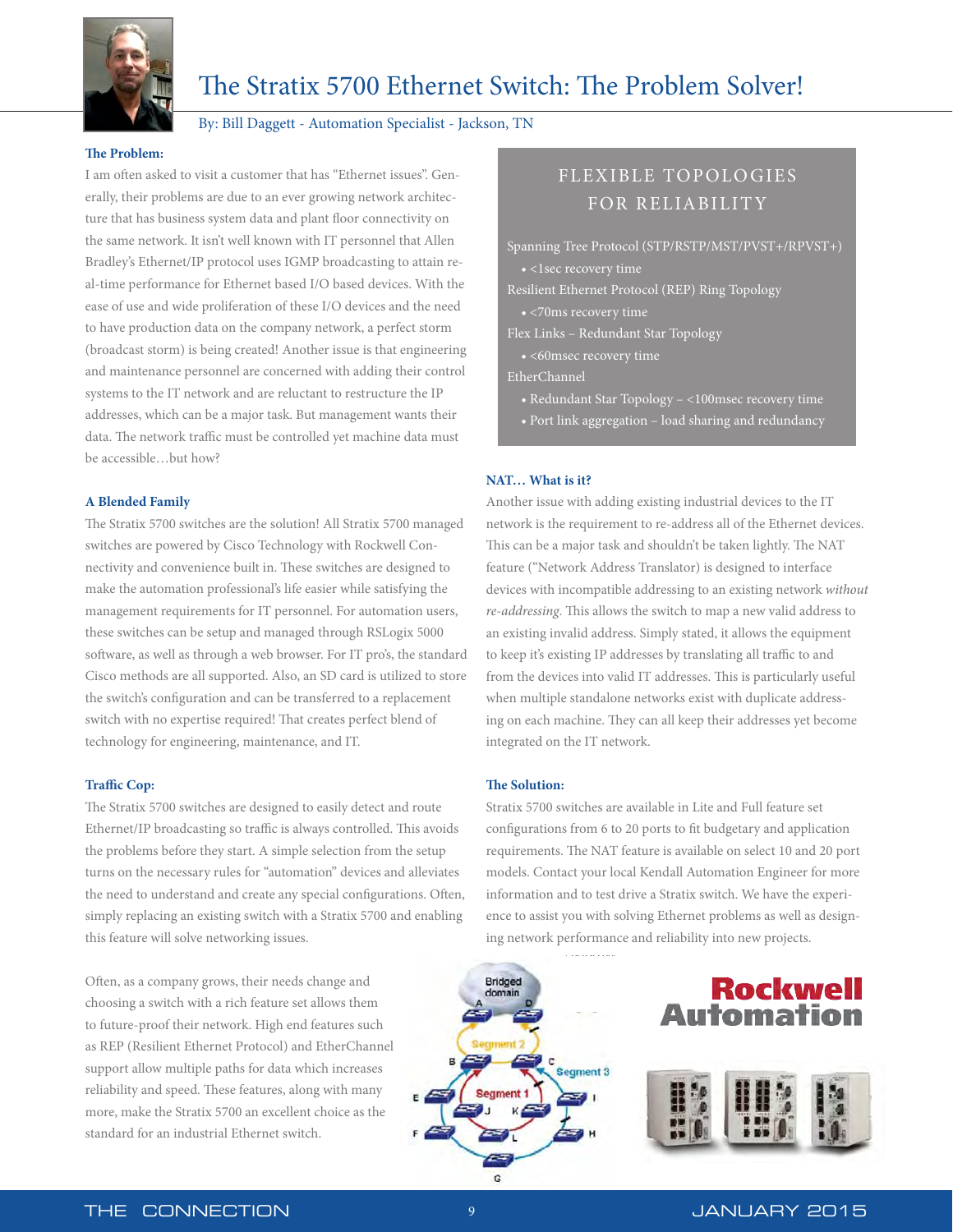

# Cooper Lighting LED Outdoor Site Lighting Solutions

#### By: Mark Mitchell - Account Manager - Kalamazoo, MI

Are you looking for more energy saving ideas around your facility that will save you money? Maybe you have already enjoyed some of the energy savings associated with fluorescent upgrades inside your facility when you finally made the decision to get rid of those old energy hog metal halide or high pressure sodium lights. If it has been some time since you've looked at your outdoor lighting for LED upgrades, or if you never have, now is the time! Cooper Lighting has a large portfolio of options when it comes to LED solutions for the exterior of your building and site lighting, not to mention some of the rebates that the energy companies are offering for LED upgrades. In most cases these rebates can offset a very large portion of the cost of the new fixture.









Let's look at wallpacks as an example. If you have a standard 175W Metal Halide wallpack, the average life rating on the lamp is only around 6000 hours. You can replace this energy monster with a 30W LED Crosstour wallpack that is rated at 50,000 hours, and in most cases get better light than what you had before! If your energy rate is around \$0.10kw/hr, this equates to almost \$60/year just in energy savings on just one fixture. Multiply that over how many wallpacks you have, and the savings adds up fast. By taking into account not just the energy savings, but also not having to change lamps over the life of the fixture (huge labor savings over time), as well as the utilities rebates available to you, the payback on exterior LED upgrades starts to get very attractive.

Cooper Lighting has the Crosstour and Crosstour Maxx series of outdoor LED fixture in a range of 10W up to 85W, designed to replace anywhere from 70W – 400W Metal Halide or High Pressure Sodium fixtures. With several mounting options, the Crosstour series is not limited to just being a wallpack, they can also be arm or tenon mounted to be retrofitted onto an existing pole. There are several cutoff options depending on the light spread you are looking for based on the area you are trying to cover. Kendall Electric is stocking this family of fixtures in a wide range of sizes and options.

Let's shift gears a little and talk about barn or pole lights. I'm sure no one reading this has any or has recently seen any of those ugly putrid-colored high pressure sodium "barn lights". You know the ones, where you can't tell what color is what underneath them, and you wonder why anyone in their right mind ever installed so many of those "ugly orange-yellowish lights".

If you are tired of the high pressure sodium and have a similar application, check out the Cooper Lighting Caretaker fixture. This is a 50w LED solution designed to replace anywhere from 100-175w metal halide or high pressure sodium fixtures. It can be mounted up to 25' high for exterior applications, and still give you sufficient lighting 60' out at that height. It comes in an IP66 rated housing, and as an option you can add on an acrylic refractor to give it that "barn light" look. Kendall Electric is also stocking this fixture.

Contact your Kendall Electric Account Manager if you would like more information on any of these fixtures, or if you would like assistance coming up with a long term strategy for upgrading your lighting. We can also help you perform an energy audit to determine what your payback would be on a potential upgrade project.

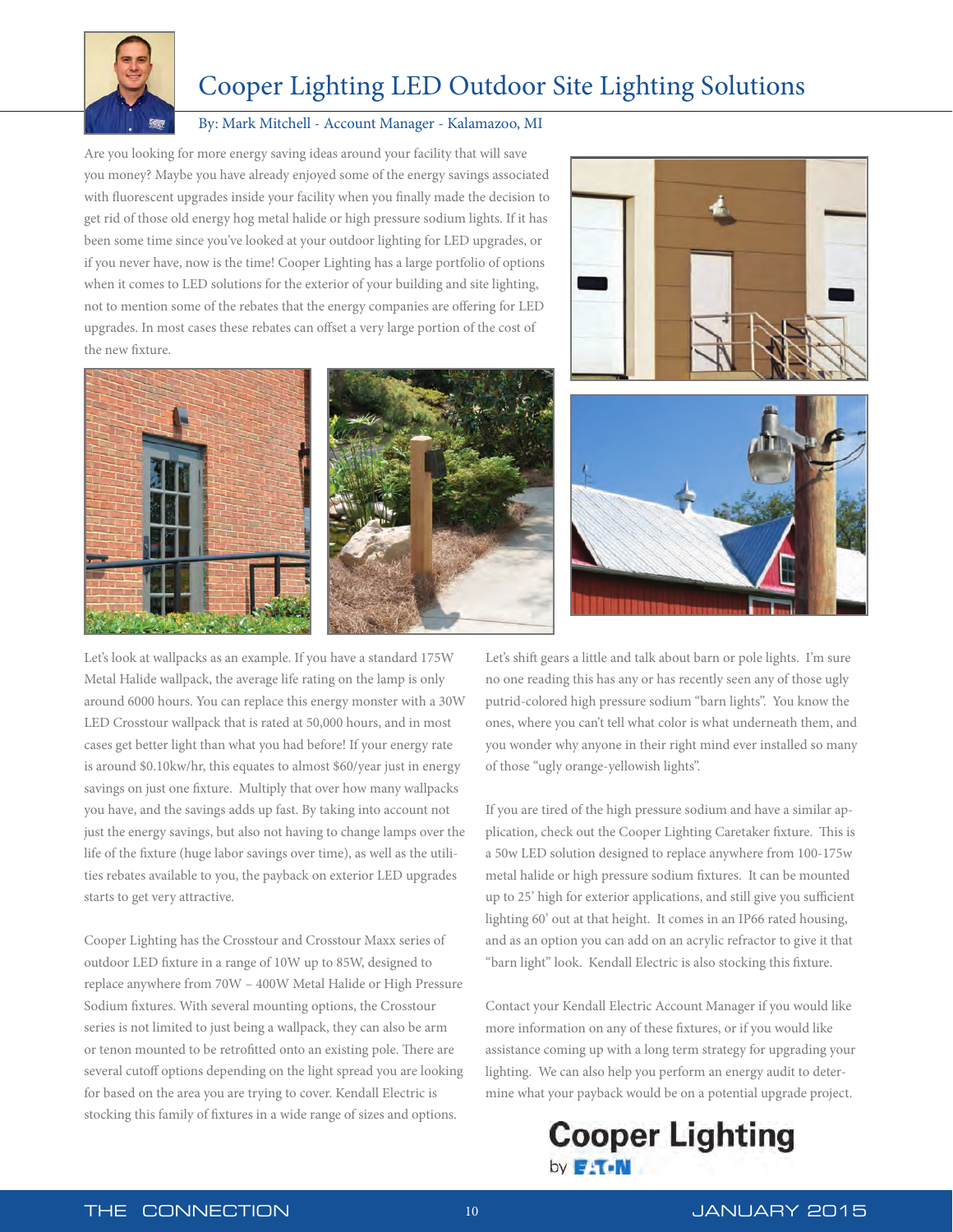

# Duraline Air Blown Fiber

# **O** dura-line

#### By: Tim Patterson - Datapro Application Engineer - Chattanooga, TN

The Fiber Optic part of our industry is growing at a rapid rate, due to increasing demand for bandwidth as well as dependability. Fiber optics have been around for a while but one of the newest forms is air blown fiber. Duraline is a cutting edge company based out

of Knoxville, Tennessee, with manufacturing located in Kentucky. They are a supplier of HDPE pipe as well as other items in the electrical world. One of their latest products was a joint venture with AFL fiber, known as eABF, which stands for enterprise Air Blown Fiber.



Duraline has created a type of conduit with various amounts of smaller tubes inside it to actually push or blow fiber optic cable through. This product is known as Futurepath™ and has various configurations to choose from, including indoor conduit, either plenum or non-plenum rated, outdoor conduit, and direct burial with or without a trace wire. There are many other configurations as well, for specific applications. The tubes themselves are coated on the inside to help the cable slide through with little resistance.

The advantage to using Futurepath is actually in the name. Once installed, the empty tubes can be used for future growth for the fiber system at a facility. You can install various make-ups of cable to meet the customer needs in the same pipe without worry of twisting around another cable, or of pulling too hard on existing cable. The Futurepath can be cut and the inner tubes can be routed in different

directions to connect different parts of a facility. The inner tubes can also be color coded for easy tracing in junction boxes.

The cable that goes with this conduit is truly a cable, with plenum and non plenum ratings. This means you can run their fiber though an outdoor version of the Futurepath, and as you enter a building, just switch to the indoor version and there is no need to splice or terminate your fiber before continuing on. The indoor cable is avail-



 able in up to 48 strands, which means in a 7-tube Future path, you could run 336 strands of fiber in one pipe. With Futurepath being available in up to 24 tubes inside one pipe, that number can grow dramatically.

Duraline eABF is not for every fiber installation, but is ideal in several applications. Some opportunities to look for are healthcare facilities, college campuses, or a customer that moves or changes the configuration of their production floor often. Airports and auto manufacturers would also be a good target for this product.

For more information, watch the video at this link: http://www. [youtube.com/watch?v=PlDPComZa1Y, or contact your Kendall](https://www.youtube.com/watch?v=PlDPComZa1Y)  Electric Account Manager or Datapro Engineer. Together with your Duraline representative, we can help you with any opportunity you may have for the eABF product.

# COOPER COMMERCIAL RECESSED LED RETROFIT



# **Cooper Lighting** by **E-T-N**

#### By: Jeff Phillips - Account Manager - Lansing, MI

Do you remember way, way back say... about 5 years ago, when every job that came out had commercial compact fluorescents or HID on them? You know - the ones that came in 3 components; frame up kit, ballast assembly, and finally the trim piece near the completion of the job. They came in 1 and 2 lamp versions of 13w, 26w, 32w & 42w in the fluorescents, or 70W and 100W Metal Halide, depending on the ceiling height and lumen output needed.

Well, the Portfolio division of Cooper Lighting has come out with LED retrofit kits to replace many of those applications.

## INTRODUCING THE PORTFOLIO LD67ART AND LD8ART

These two models will replace existing 6" and 8" opening recessed fixtures and will work on other manufacturers as well, such as Lithonia, Philips (Lightolier), and Juno. On the specification sheets for these products, you'll find the housing compatibility for certain models and series of the other manufacturers' items.



The LD67ART 6" model comes in a wide range of Lumen packages from 1000 – 3000 lumens. The LD8ART 8" model has packages ranging from 3000 – 6500 lumens. They both have four color temperature ratings of 2700, 3000, 3500 and 4000K in 80 or 90 CRI. There are several driver options depending on what your needs are for dimming. Also available are various beams spreads, in narrow beam, medium beam,

If you feel there's an opportunity for you to upgrade, please contact your Kendall Electric Account Manager to see if these retrofits will work for your application.

#### THE CONNECTION 11 11 JANUARY 2015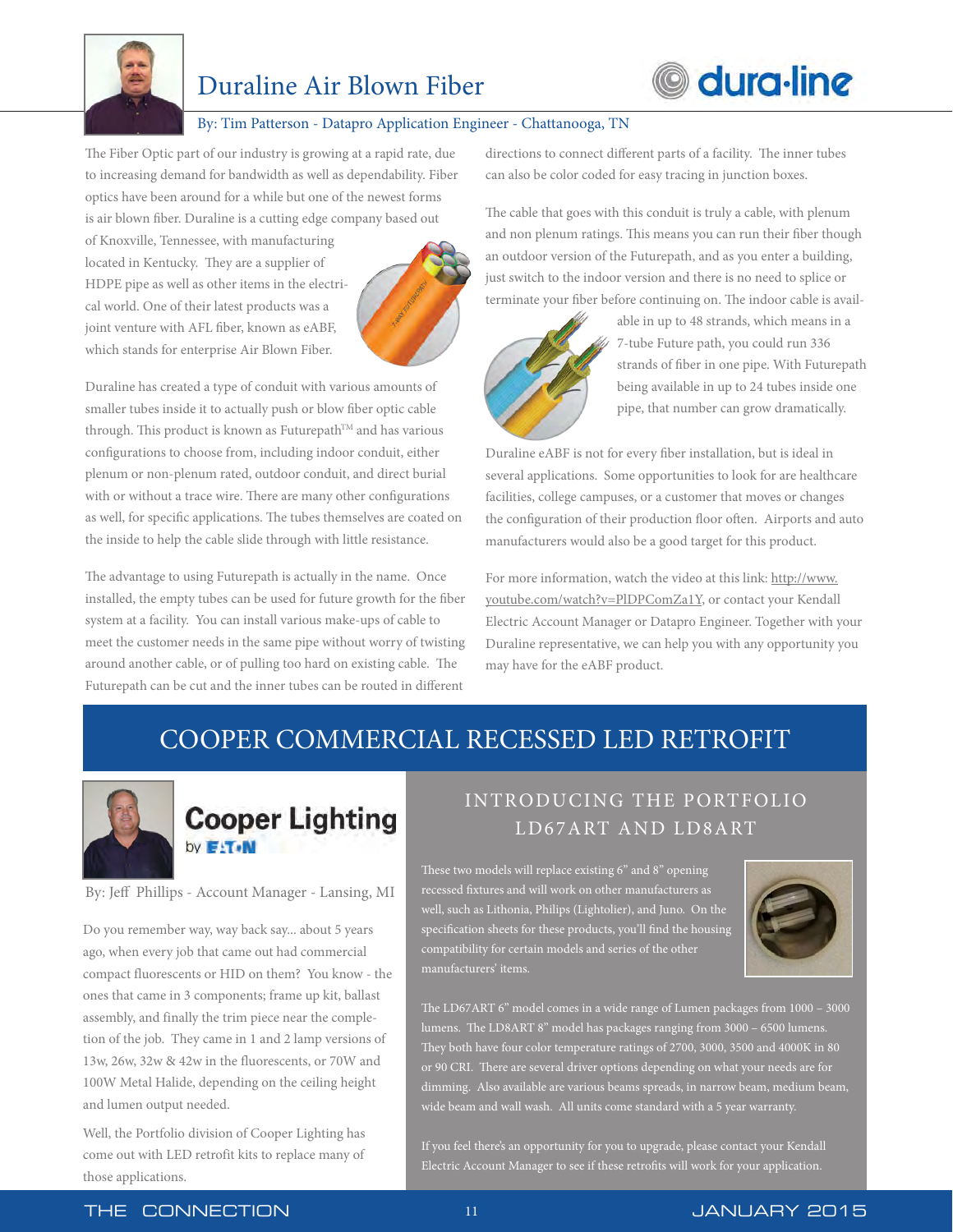

# Allen-Bradley Motor Control Center adds 525 Drives as a Standard Option

#### By: Zachary Pick - Inside Technical Sales - Kalamazoo, MI

Allen-Bradley's CENTERLINE® 2100 series motor control centers have always been a leader in reliability and innovation. CENTERLINE® MCCs feature design consistency allowing for backward compatibility, yet continue to add new technology to be an industry leader for control, safety, and connectivity. Rockwell has a vast offering of enabled devices that can be can be added as standard options to any MCC configuration. A few of these options include power monitoring, individual motor control\monitoring, and variable frequency drive control \monitoring. With the addition of a Rockwell Stratix Ethernet switch control, connectivity is made simple.

It has been a little over a year since the PowerFlex 520 drives were introduced and now the CENTERLINE 2100 motor control center is configurable and UL listed with them as a standard option. For drive applications requiring a little bit more control than a simple Volts-per-Hertz drive can offer, but not requiring the power of a PowerFlex 750 series drive, a 520 series may be a perfect fit. 520 series drives provide Sensorless Vector Control (SVC), embedded EtherNet/IP (525), and simplified programming in a compact and flexible design.

If you are interested in seeing some of the new innovative features and options, the Rockwell Automation MCC Van will be touring Alabama in March, Tennessee in April/May, and Michigan and Indiana in June. Kendall is hosting the Van Tour at several of our locations, and it will also be available to visit your place of business. Look for more details coming this spring or contact your Kendall Electric Account Manager so they can schedule a visit.



# **Rockwell Automation**



# RO CKWELL AUTOMATION MCC VAN SCHEDULE



- Alabama March 23 – 27
- Knoxville April 27 – May 1
- West Tennessee May  $4 - 8$
- Saginaw area June 8 – 12
- Grand Rapids area June 15 – 19
- Kalamazoo/ Fort Wayne June 22 – 26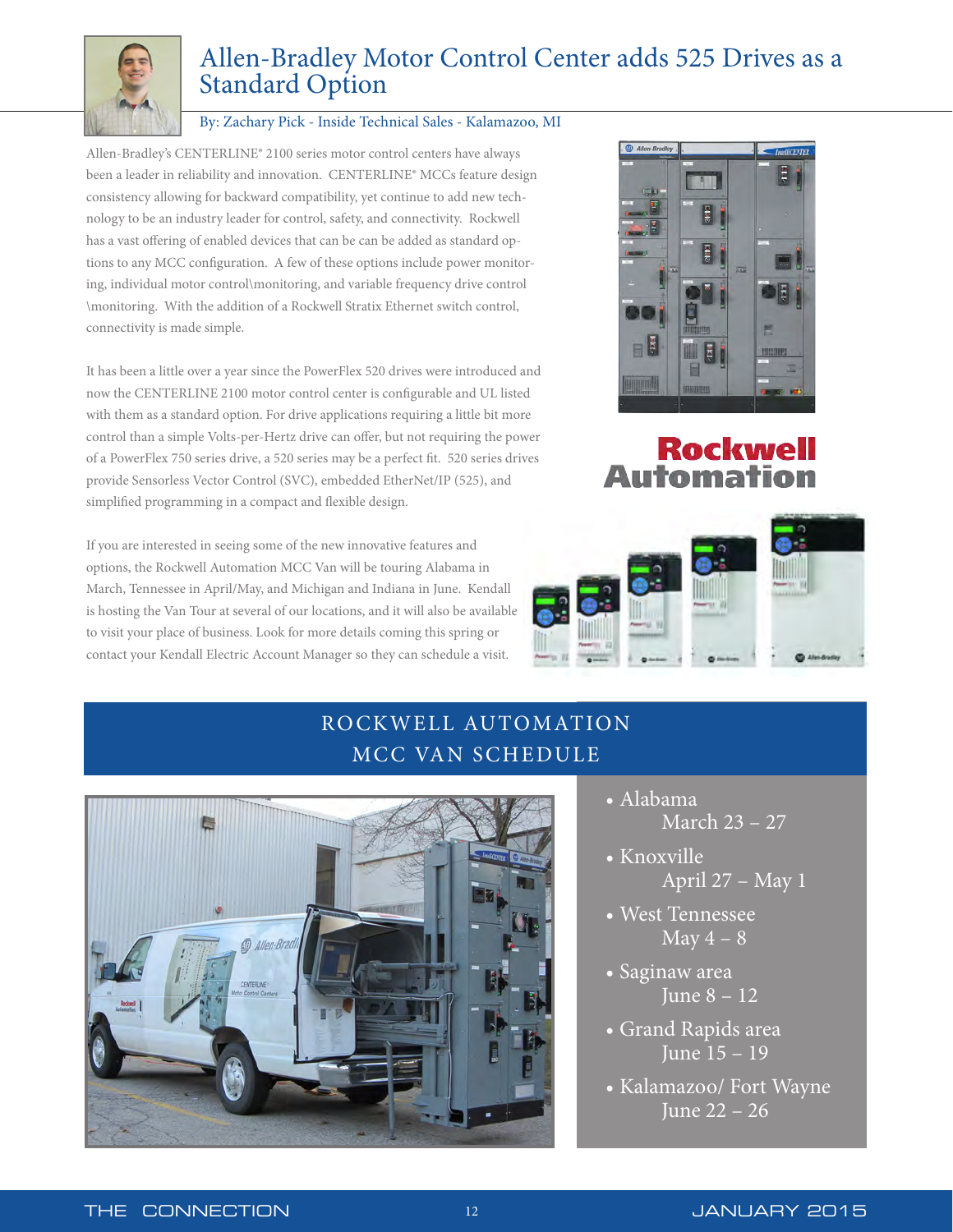

# Roxtec Sealing System

By: Ryan Wales - Account Manager - Fort Wayne, IN



When considering a cabinet entry system, regardless of whether you're designing a new application or retro-fitting an old one, consider the Roxtec sealing system. Roxtec's innovative multidiameter design simplifies design, speeds up installation, and reduces the need for stock, material, and logistics.

Roxtec Systems protect life and assets against risks caused by fire, gas, water, dust, pests, and last load. The system is tested and approved by all major classification societies. The sealing modules, for use with Roxtec frames, have a multidiameter make-up allowing the user to install cables without first predetermining each cable diameter. While installing cored Roxtec sealing modules, it is important for the user to leave a 1.00mm gap for proper sealing and fitting once the compression and installation is complete.

There are a few things you should know prior to selecting the Roxtec system:

- Number of cables to be sealed
- Outside diameter of each cable
- Desired future capacity
- Size of opening
- Sealing criteria, specification or requirement
- Number of openings

Some other helpful information would be:

- The size of scope of the project
- What system have you selected and why? There might be a better/newer solution you're not familiar with.

Determining a solution for the cable entry sealant system may involve consideration of electromagnetic disturbances or noise on your communication cables. Roxtec has addressed this issue with their EMC/BG line of sealing solutions. Even something as small as a cell phone can interfere with the operation of a PLC, the backbone of process automation. Another more extreme example would be a lightning strike.

All of the Roxtec frames come standard with an earth connection which alleviates the need for additional grounding, as long as there aren't any signal reference functions in the armor of the cable. In fact, the method of bonding the cable shield at the point of entry actually reduces the cable bound interference entering the cabinet.



## RO CKWELL AUTOMATION INSTALLED BASE EVALUATION



 By: Nick Fletcher Account Manager Three Rivers, MI

Rockwell products are robust; built to last. It's commonplace to have a 25 year old PLC5 or 1336F drive running a critical process in your facility. Have you considered what may happen when this silent workhouse fails? How will you replace this outdated technology? How does that piece of technology interact with the rest of the machine, and how many of those components are obsolete? These are scary questions with even scarier ramifications if left unanswered. Fortunately, Rockwell recognized the need for a specialized approach to answering these and other migration questions.



The Rockwell Automation Installed Base Evaluation, or IBE, is a service designed to analyze and document your plant components and their current lifecycle status. First, a Rockwell Field Service Professional comes to your site and collects data as to what electrical and mechanical devices are installed. This data is then processed through customized software for analysis, determining plant lifecycle risks and overall maintenance, repair & operations inventory status. Finally, using a consultative approach, the analysis is delivered to you along with recommendations on how to move forward to develop an action plan. The reports detail what's installed, what's missing and what equipment is nearing the end of its critical life.

To learn more about this invaluable service, please contact your Kendall Electric Account Manager or visit: http://www.rockwellautomation.com/rockwellautoma[tion/services/consulting-assessment/installed-base.page](http://www.rockwellautomation.com/rockwellautomation/services/consulting-assessment/installed-base.page)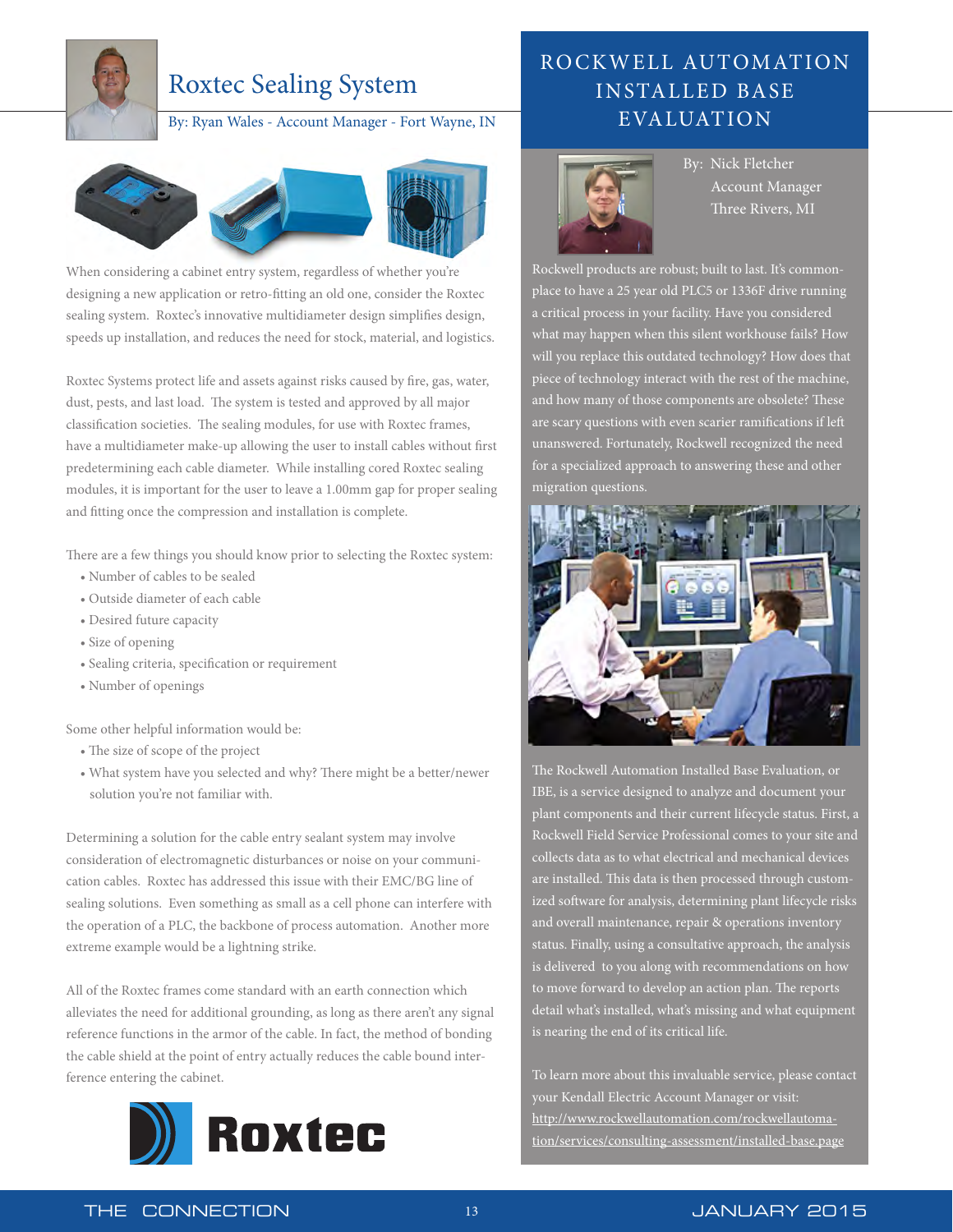

# FactoryTalk® View Machine Edition v8.0

#### By: Dan Strachan - Automation Specialist - Lansing, MI

FactoryTalk® View Machine addition v8.0 was released in the 3rd quarter of this year. Version 8.0 brings several new software features to the table along with setting the stage for the new PanelView Plus 7 Standard and Performance models scheduled to be released next year. This article will focus on the software enhancements starting with the expanded operating system support. Windows 8, Windows

8.1 Update and Windows 2012 Server R2 join the list of supported operating systems in this release.



For those users who have been using security with Machine Addition you are really going to like some of the new features. With version 8.00, each FactoryTalk View Machine Edition application uses its own private FactoryTalk Local Directory. This new private FactoryTalk Local Directory is simply what we've used all along as the FactoryTalk Local Directory, but with the ability for it to be unique for every Machine Edition application. So what does all that really mean? You can now copy an application from one computer to another without moving the directory, and maintain all the security that was setup in the application development.



For a long time, customers have asked why they can't manage their security from within the runtime environment? Now you can through the use of the New

User Management buttons that were added to this release. They are located under Objects - User Management as shown below.



These new runtime enhancements also allow set up to integrate with the new RF IDeas

readers. The RF IDeas pcProx Plus is a cutting-edge card reader that is part of the Rockwell Encompass program. The pcProx Plus combines proximity and contactless technologies into one reader. It is a reader that is capable of reading both 125 kHz proximity cards and 13.56 MHz contactless cards.

This reader eliminates the need for manual entry and provides error-free identification and security throughout the workplace. The



pcProx Plus allows users to use their building access card or any 125 kHz or 13.56 MHz tags/labels for other forms of identification.

With all these new security features... what about Windows Linked Users and Windows Linked User Groups? Starting with ME 8.0, the terminal is able to authenticate users against a Domain Controller. It is done via an application protocol called LDAP (Lightweight Directory Access Protocol). LDAP is a protocol to enable access to an existing directory and it is based on a client-server model.



This release of 8.0 has really made some nice enhancements to Machine Addition and this article only depicts a few of them. For more in depth information on topics such as this take a look at the various Connection Live Workshops (formerly KTAC and Automation LunchBox) being offered at various Kendall locations. The live event (such as the one held in Lansing, MI on January 7) will go into greater detail, with demonstrations showing how to take advantage of all these new features.

All of the Kendall Connection Live dates, times, and locations can be found at: [training.kendallelectric.com](http://training.kendallelectric.com)

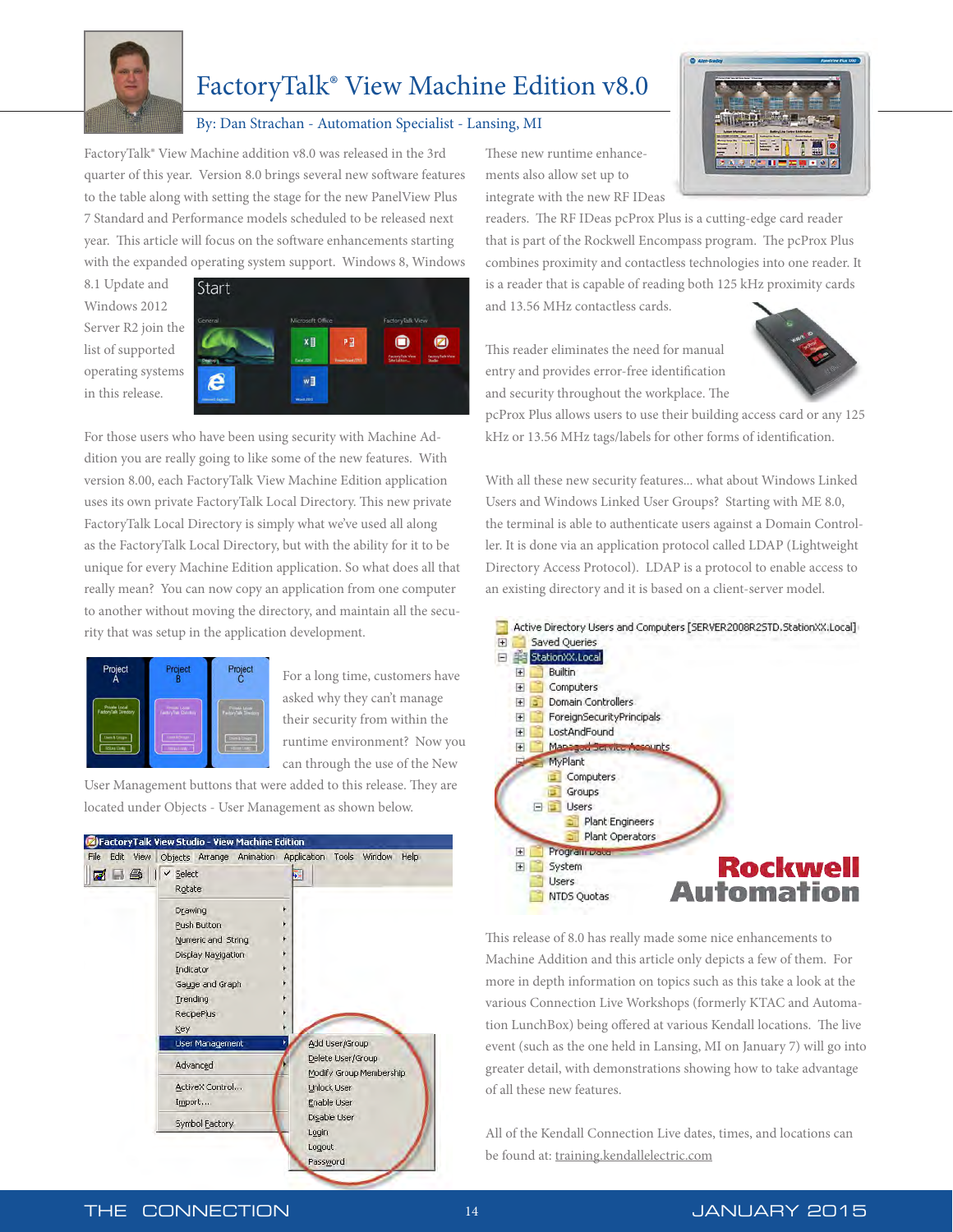

# Seminars, Workshops, and Events

By: Tiffany Stewart - Marketing - Portage, MI



At Kendall, we believe that continuing education is an integral part of our business and the foundation for our success. We take great pleasure in the success of our customers as well, so please contact us with your training needs for 2015. For your convenience, we've added a "Looking for Specific Training?" function on our training site where you can email us regarding specific training that you don't see on our site.

In prior issues of *The Connection*, the Rockwell Automation Training Schedule was listed on the this page. That schedule is accessible on our training site at: [training.kendallelectric.com,](http://training.kendallelectric.com) along with a multitude of other training opportunities.



## KENDALL CONNECTION LIVE

 $\mathbf{0}$  into

A large number of the classes we hosted last year were Kendall Technical Automation Club (KTAC) workshops in MI and IN, and Automation Lunchbox workshops in TN, AL and GA. We have now combined the two groups into one, called Kendall Connection Live. The schedule is located on our training site at[: training.kendallelectric.com](http://training.kendallelectric.com)

If you have attended these monthly trainings in the past, you will continue to receive the same great training. If you have not attended before, I encourage you to do so. These seminars and workshops are designed to provide a wide range of customers with a broad techincal overview of new products and technologies. The monthly seminars build a dependable association of collegues, creating an ideal environment for discussing questions, feedback, goals, and challenges in the field.

## SAVE THE DATES!

**Rockwell Automation** on the **MOVE** 

> **RAOTM** CHATTANOOGA, TN JUNE 24-25, 2015



**AUTOMATION FAIR 2015** CHIGAGO, IL NOVEMBER 18-19, 2015

THE CONNECTION 15 15 JANUARY 2015